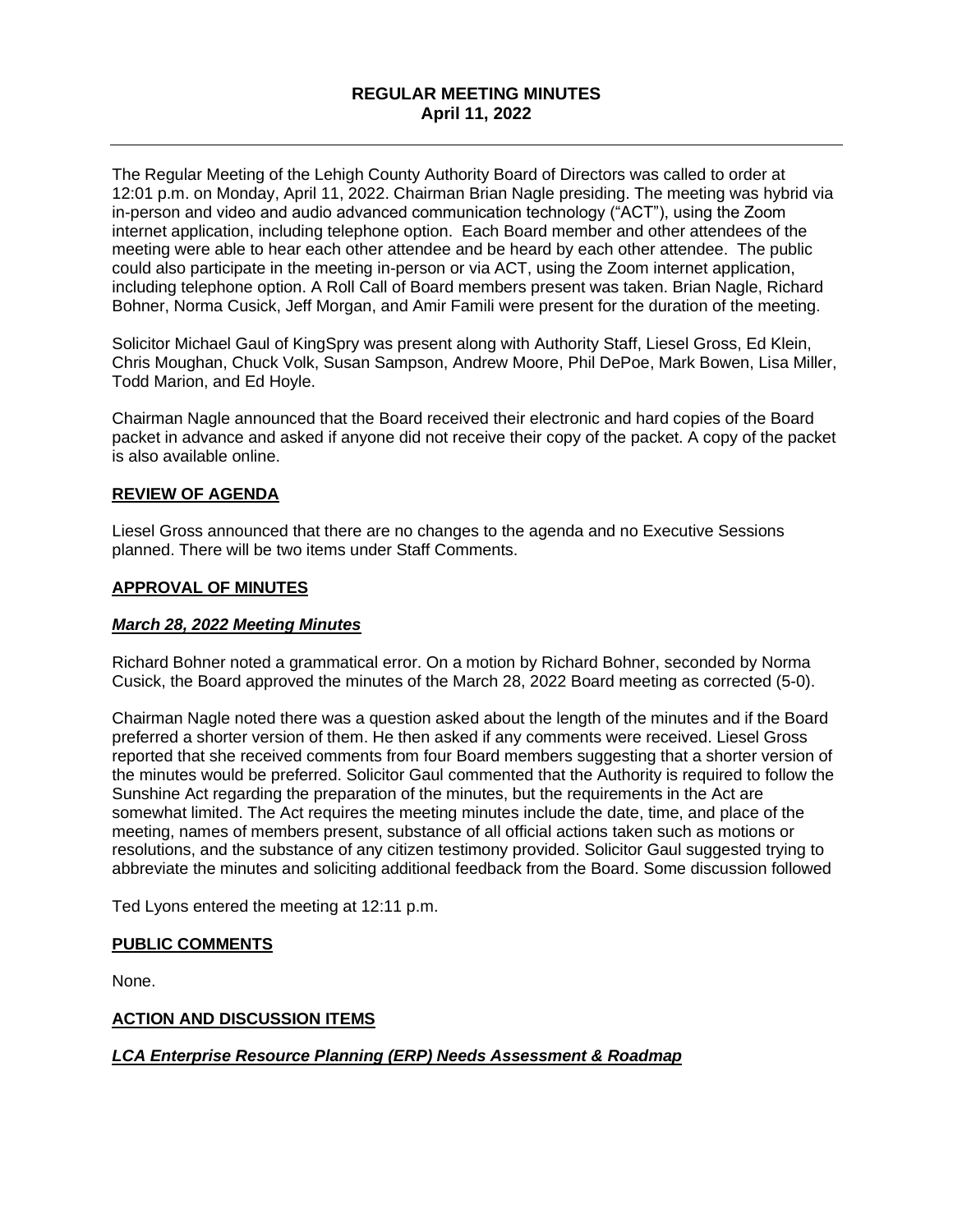Liesel Gross provided background on the current ERP software in place and the challenges faced when trying to implement process improvement, system integration, or enhanced financial reporting. The staff would like to explore whether the current system can be fixed or if it needs to be reimplemented or replaced. A consultant to support business process review and technology needs would be beneficial to this review. She recommended moving forward with the work using Raftelis, with details provided in the Board agenda packet. A Professional Services Authorization is being requested in the amount of \$61,025.00. Ms. Gross noted the cost is not included in the 2022 Budget but would be offset by lower personnel costs due to eliminating the proposed process improvement staff member. She noted that this project may evolve into a more significant investment in the future if the study reveals the need to reimplement or replace the existing ERP system. Some discussion followed regarding the Authority's need for this project and the availability of other software systems that might meet those needs.

On a motion by Norma Cusick, seconded by Amir Famili, the Board approved the Professional Services Authorization to Raftelis in the amount of \$61,025.00 (6-0).

A roll call vote was taken with the following votes cast:

Brian Nagle – yes Richard Bohner – yes Norma Cusick – yes Ted Lyons – yes Jeff Morgan – yes Amir Famili – yes

#### *2023-2027 Capital Plan – Allentown Division – Preliminary Plan*

Liesel Gross noted that there is a memo that was included in the packet regarding revised pages to the Suburban Division 2023-2027 Capital Plan. This is not for discussion today, but these revisions have been incorporated into the preliminary plan that has been distributed for public comment.

Chuck Volk reminded everyone of the Authority's capital planning and approval process, including the public comment period that starts today. Final approval of the plans is expected at the May 23, 2022 Board meeting. Mr. Volk then gave a presentation of the preliminary draft of the 2023-2027 Allentown Division Capital Plan. The water system plan includes various annual water projects, annual water main replacements, water studies, and various larger projects including reservoir rehabilitation and filter upgrades at the water filtration plant. The wastewater system plan includes various annual wastewater projects, projects funded by the City of Allentown to meet requirements of the Administrative Order (AO), and various larger projects including electrical substation replacement and improvements of the main and auxiliary pump stations.

Ed Klein reviewed the financial analysis for the Allentown Division Capital Plan, noting that there will not be any borrowing needed to fund the capital projects listed in the plan. He highlighted \$4.1 million expected to be granted from the City of Allentown's American Rescue Plan Act funds, and \$2.1 million in reimbursements from the City for the AO projects.

Chairman Nagle thanked Mr. Volk for the detailed presentation of the projects.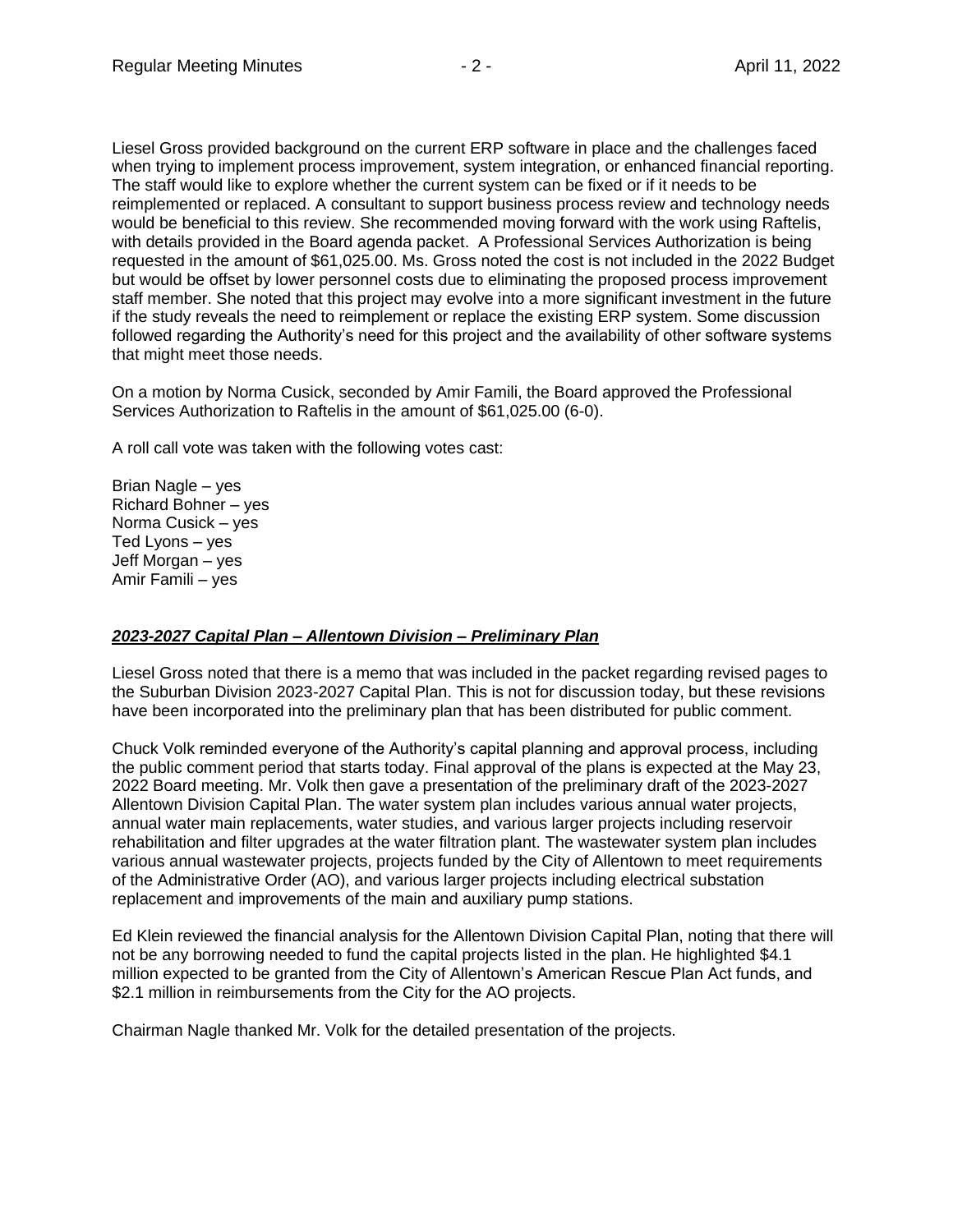Brian Chamberlain, City of Allentown Compliance Office, commented that the City will be reviewing the plans and will provide comments. Liesel Gross concluded that any comments received will be shared with the Board at the May 23, 2022 meeting.

### *Large Diameter Valve Prioritization Program*

Chris Moughan reviewed the project that was included in the Authority's 2022-2027 Strategic Plan to develop a prioritization plan to guide the maintenance, replacement, and renewals of water system valves sized 16-inch and larger with the Allentown Division water system. The program will provide benefits by proactively addressing the operation of critical valves to minimize customer service outages and reactive maintenance costs when the valves are needed for routine and emergency use. To begin this work, Gannett Fleming has been selected to evaluate the valves and develop the prioritization program. Some discussion followed regarding the current valve maintenance program and the importance of the program to ensure service reliability in the event of a large water main break.

On a motion by Richard Bohner, seconded by Norma Cusick, the Board approved the Capital Project Authorization in the amount of \$78,600.00 which includes the Professional Services Authorization to Gannett Fleming in the amount of \$58,600.00 (6-0).

A roll call vote was taken with the following votes cast:

Brian Nagle – yes Richard Bohner – yes Norma Cusick – yes Ted Lyons – yes Jeff Morgan – yes Amir Famili – yes

#### *Suburban Division – Far View Farms Pump Station Demolition*

Chuck Volk gave an overview of the project to abandon the Far View Farms well station in Upper Milford Township following the completion of the Kohler Tract Pumping Station. The pump station is now providing service to the area and the old well station and associated facilities are no longer needed. In order to dispose of the property through a land sale, the facilities must be properly demolished. Ed Hoyle reviewed the bid summary noting that only one bid was received and was below the engineer's estimate. The contractor's references were checked. Once the facility demolition is complete, authorization to sell the property will be requested. Discussion followed regarding potential sale or uses of the property as well as job scope review in light of the bid coming in below the engineer's estimate.

On a motion by Norma Cusick, seconded by Richard Bohner, the Board approved the Capital Project Authorization for the Construction Phase in the amount of \$143,500.00 which includes the Contract Award for the Construction Phase to BrightFields, Inc. in the amount of \$115,500.00 (6-0)

A roll call vote was taken with the following votes cast:

Brian Nagle – yes Richard Bohner – yes Norma Cusick – yes Ted Lyons – yes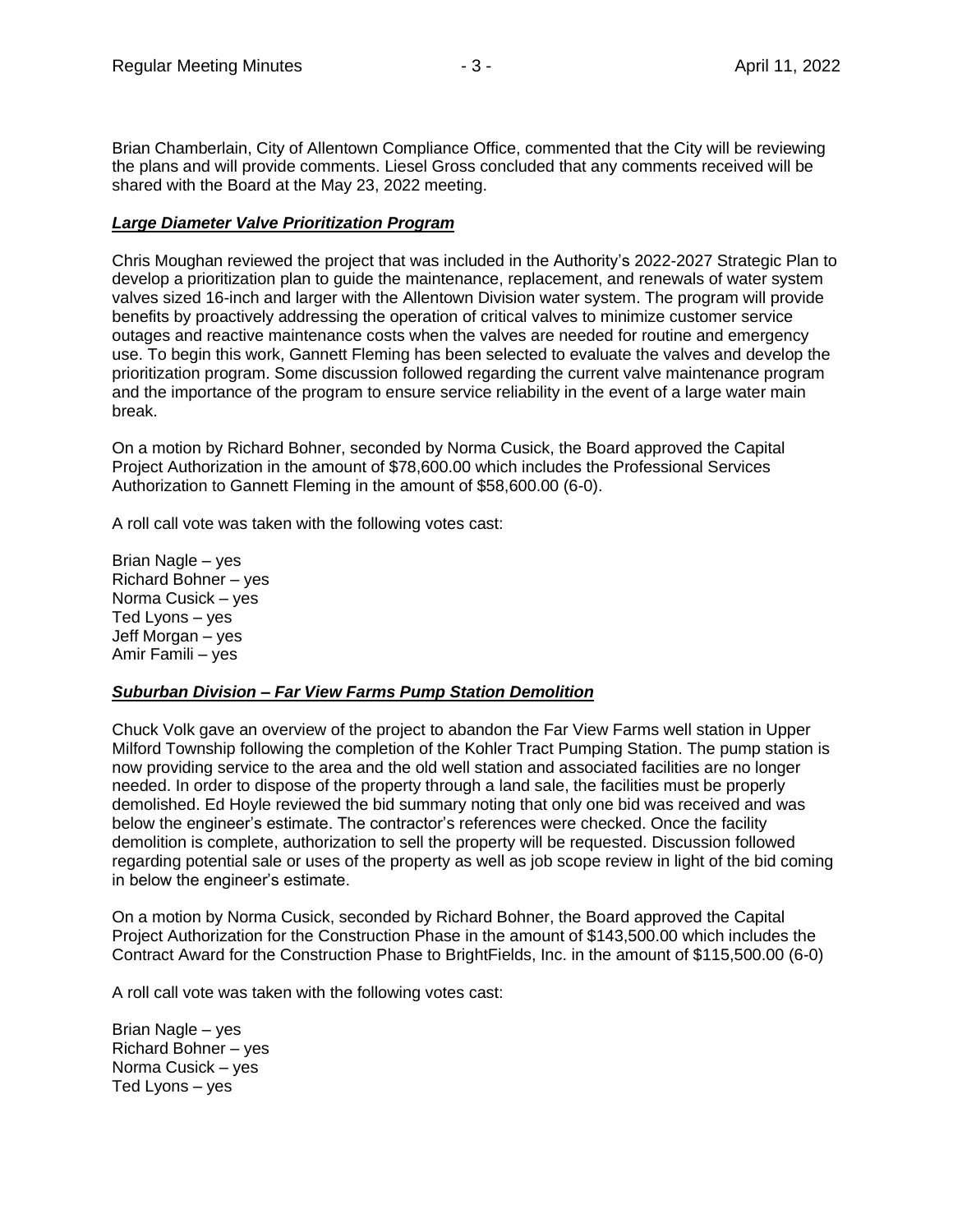Jeff Morgan – yes Amir Famili – yes

## *City of Allentown: 2022 Nighttime Weiring*

Phil DePoe gave an overview of the project noting that it is similar to the Western Lehigh Service Area weiring project reviewed at a prior Board meeting. Arcadis will conduct a nighttime weiring study for approximately 180 miles of sanitary sewer pipe to help identify specific neighborhoods contributing to high levels of groundwater infiltration in the City of Allentown sewer system. The work will occur in the Spring providing a short time to prepare the necessary Source Reduction Plans (SRPs) by August of 2022. This is the first time the nighttime weiring has been performed in the City of Allentown. Board discussion followed regarding the process to remove inflow and infiltration from the municipal sewer systems and how this work aligns with the overall plan to develop the Act 537 Plan for the region.

On a motion by Richard Bohner, seconded by Norma Cusick, the Board approved the Capital Project Authorization for the Allentown Division 2022 Nighttime Weiring for \$241,000.00 which includes the Professional Services Authorization to Arcadis for in the amount of \$211,000.00 (6-0).

A roll call vote was taken with the following votes cast:

Brian Nagle – yes Richard Bohner – yes Norma Cusick – yes Ted Lyons – yes Jeff Morgan – yes Amir Famili – yes

## **MONTHLY PROJECT UPDATES / INFORMATION ITEMS**

Liesel Gross highlighted items scheduled for the next meeting in April along with project updates provided in the report.

## **STAFF COMMENTS**

Liesel Gross reminded the Board and Staff that Statement of Financial Interest and Conflict of Interest forms are due to Lisa Miller by May 1, 2022.

Ms. Gross provided information to the Board regarding a possible emergency water system interconnection with South Whitehall Township. A map of the area was provided, and Ms. Gross highlighted an upcoming project to rehabilitate Reservoir 1, which will require back-up emergency water supply for the Upper System portion of the Authority's Central Lehigh Division. An emergency interconnection with the Township would meet this need, and discussions are under way with the Township. She noted that South Whitehall Township has been supportive and a "good neighbor" with the Authority. The next steps include finalizing design and permitting review and development of an interconnection agreement between the Authority and the Township.

## **SOLICITOR'S COMMENTS**

None.